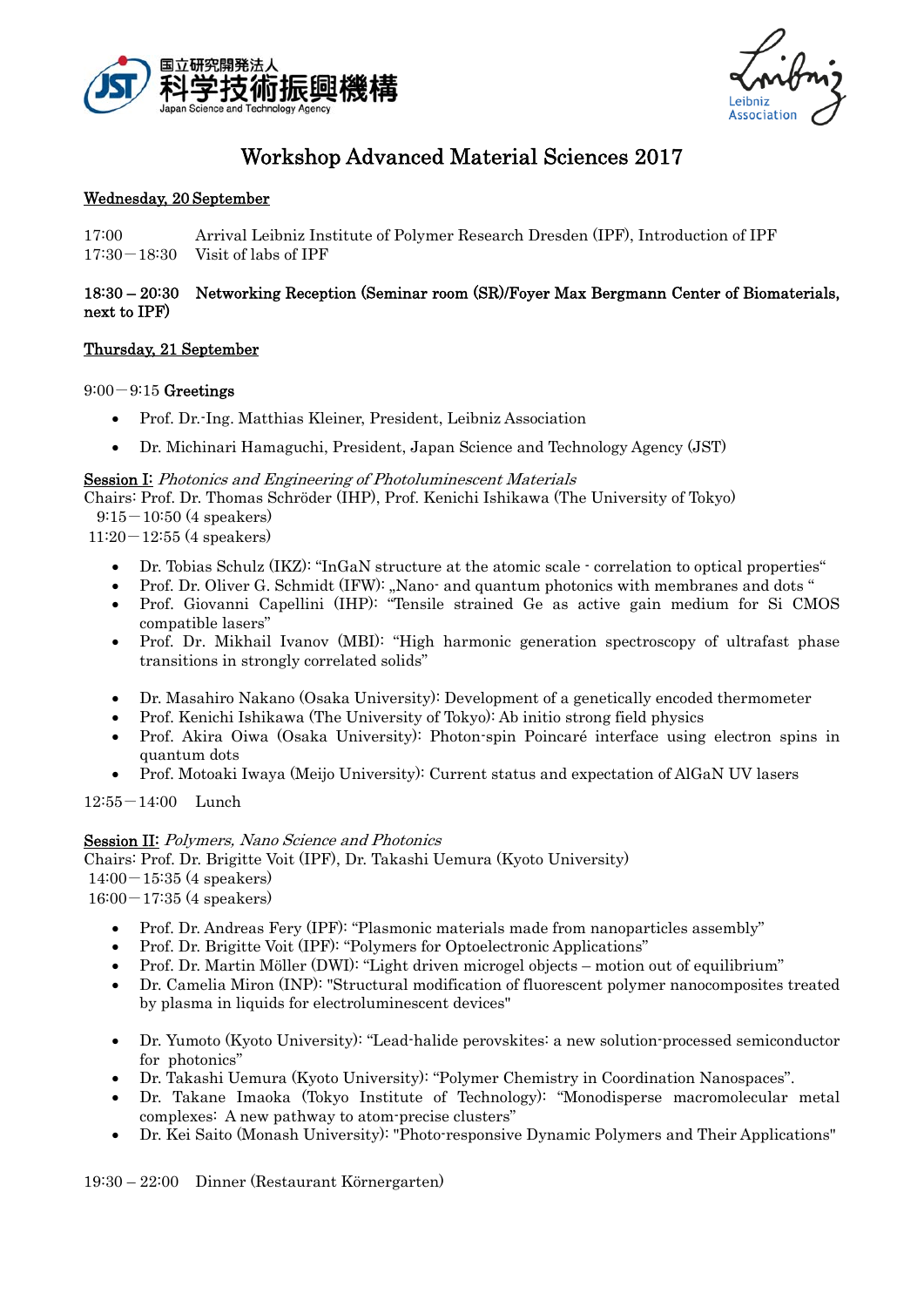



## Friday, 22 September

Session III: (Nano)measurement technologies, including Terahertz range

Chairs: Prof. Dr. Volker Deckert (IPHT), Prof. Akira Furusawa (The University of Tokyo)

 $9:00-10:35$  (4 speakers)

 $11:00-12:15$  (3 speakers)

- Dr. Dana Cialla-May (IPHT): "Surface enhanced Raman spectroscopy (SERS) in bioanalytical and biomedical applications"
- Prof. Dr. Norbert Esser (ISAS): "Raman at interfaces "
- PD Dr. Karsten Hinrichs (ISAS): "Optofluidik and Nanopolarimetry: IR detection of molecular interfaces and interactions"
- Prof. Dr. Volker Deckert (IPHT): "Nanoscale spectroscopy"
- Prof. Akira Furusawa (The University of Tokyo): "Hybrid quantum information processing: A way for large-scale optical quantum information processing"
- Dr. Tomohiro Amemiya (Tokyo Institute of Technology): "Optical metamaterials for advanced photonic devices"
- Dr. Masaya Notomi (Nippon Telegraph and Telephone Corporation): "Integrated Nanophotonics for Optical Computation"
- 12:15-13:20 Lunch
- 13:20-14:20 Review & General Discussion
- 14:20-14:30 Closing remarks

Departure IPF

15:30-17:30 Sight Seeing Tour in Dresden Start: Luther Monument in front of Frauenkirche, Neumarkt, GPS: 51.0516, 13.7410

# Posters:

Dr. Petra Pötschke (IPF): "Polymer nanocomposites for thermoelectric applications" Dr. Katja Fricke (INP): "Thin Plasma Polymer Films for Biosensor Applications" Dr. Anton Kiriy (IPF): "Polymer Materials for Organic Electronics"

### Venue:

Leibniz Institute of Polymer Research Dresden (IPF) Hohe Straße 6 01069 Dresden Phone: 0351 46580 GPS: 51.0413, 13.7245